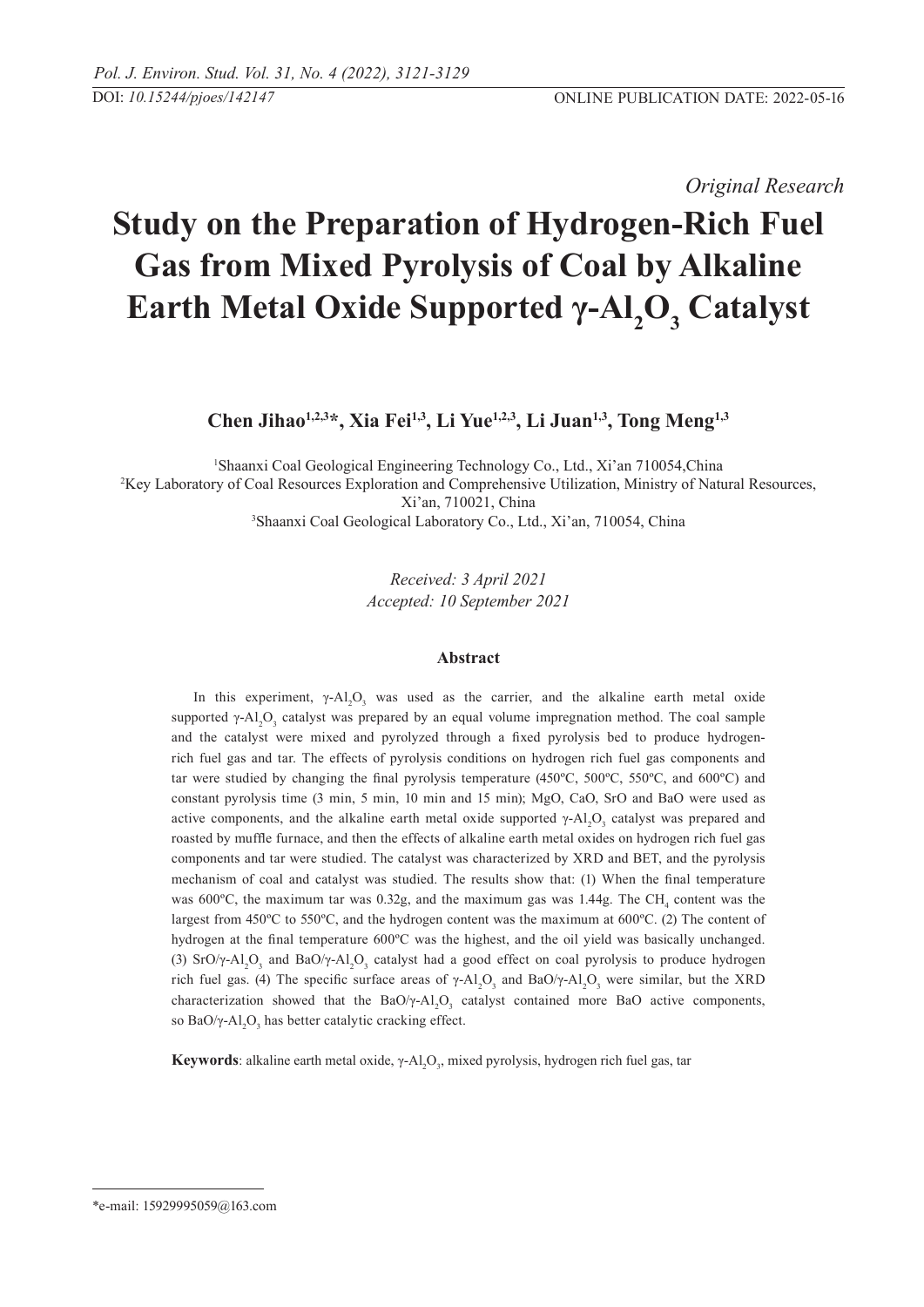#### **Introduction**

The clean utilization of coal is to convert coal into a wide range of clean energy through pyrolysis that does little harm to the environment and human body [1]. Coal is pyrolyzed to produce tar, pyrolysis gas, and coke [2]. Tar is used to make power fuel oil and refined into gasoline and diesel blended oil. It can also be used to refine more chemical products from coal tar. Pyrolysis gas contains more fuel gas, such as hydrogen, methane, carbon monoxide and other combustible gases [3], which can be used as industrial fuel combustion for power generation and city gas to improve the utilization efficiency of coal. At the same time, the coke produced can also be used as fuel combustion for power generation, heat generation and heating. The extensive utilization of tar, pyrolysis gas and coke greatly improves the comprehensive utilization efficiency of coal, and gradually reflects huge economic value, which is of great significance to the efficient use of energy and environmental protection [4].

The low-temperature carbonization of coal is simpler than coal gasification and liquefaction, with mild processing conditions, simple production equipment, and less investment [5]. Temperature is one of the important factors affecting coal pyrolysis, and it has a great influence on the secondary reactions that generate primary pyrolysis products and volatiles. Pyrolysis temperature has a great influence on the pyrolysis characteristics and secondary reactions of coal [6], and the secondary reactions hardly exist below 600ºC [7]. Volatile components will not undergo cracking and re-polymerization. The tar yield was higher in this temperature section, and the yield of semi-coke and pyrolysis gas was lower. When the temperature was above 600ºC, the secondary reaction was intensified, and the primary volatile was cracked and repolymerized, and part of tar was cracked into gas, resulting in the decrease of tar yield and the increase of semi-coke and gas yield. The residence time of gaseous products (gas and tar) and solid products (semi coke) in the pyrolysis zone had an effect on the final pyrolysis products. With the increase of residence time, the yield of tar decreased, while the yield of pyrolysis gas products and light hydrocarbons increased, and the component distribution and content of tar changed [8]. The effect of gas residence time on pyrolysis reaction during coal pyrolysis is improtant [9]. The experiment found that with the increase of residence time, the yield of pyrolysis gas increased significantly, the yield of tar increased first and then decreased, the residual volatile matter in solid char decreased, and the H/C decreased. Compared with the secondary bituminous coal and lignite, the tar produced by bituminous coal pyrolysis was more, and the hydrocarbon gas, water and  $CO<sub>2</sub>$ were less.

The yield of tar and pyrolysis gas produced by direct pyrolysis of coal was low, the quality is poor and the utilization rate was low. Therefore, adding catalyst in the pyrolysis process played an important role in improving the yield and quality of tar and pyrolysis gas, but the selection of catalyst determined the yield and quality of coal pyrolysis products. Liu The catalytic pyrolysis of coking coal tail coal to produce hydrogen rich fuel gas, and found that in the catalytic pyrolysis experiment, CaO promoted the production of  $H_2$  from tail coal pyrolysis, except that Al and MgO inhibited the pyrolysis of tail coal [10]. The effect of CaO on the distribution of pyrolysis products and char structure of lignite and anthracite [11]. The results showed that the cumulative  $H_2$  yield of lignite coal with 2% CaO was the largest, reaching 39.11ml/g; the cumulative yield of CO generated by coal sample with CaO at high temperature pyrolysis stage was greater than that of coal without CaO. Jiao Yi [12] prepared catalysts for the cracking of kerosene with Bao and SrO as active components, and found that the addition of BaO or SrO as active components effectively inhibited carbon deposition, and the synergistic effect of Bao or SrO additives enhanced the cracking reaction. Therefore, it can be found that alkaline earth metal oxides had different degrees of catalytic effect on coal pyrolysis.

In this study,  $\gamma$ -Al<sub>2</sub>O<sub>3</sub> was used as the carrier to prepare the catalyst, because of its excellent physical and chemical properties, it was very suitable for experimental operation and industrial application. At the same time, alkaline earth metal oxides were loaded into  $\gamma$ -Al<sub>2</sub>O<sub>3</sub> to prepare supported catalysts, and their effects on oil and gas production during coal pyrolysis were studied, a supported  $\gamma$ -Al<sub>2</sub>O<sub>3</sub> catalyst with high catalytic efficiency was prepared to improve the yield and quality of hydrogen-rich fuel gas during coal pyrolysis.

#### **Material and Methods**

#### Materials and Drugs

The coal used in the experiment was produced in Cuimu Coal Mine, Shaanxi, with a particle size of 3~5 mm. Table 1 shows the results of industrial analysis and elemental analysis of the coal sample.  $\gamma$ -Al<sub>2</sub>O<sub>3</sub> was purchased on the market with a particle size of  $3 \sim 5$ mm. MgCl<sub>2</sub>, CaCl<sub>2</sub>, SrCl<sub>2</sub> and BaCl<sub>2</sub> were all analytically pure.

#### Preparation of Catalysts

By constant volume impregnation, 3 g γ-Al<sub>2</sub>O was immersed in  $5\%$  MgCl<sub>2</sub> solution for 24 h. It was taken out and placed in a muffle furnace and roasted at 450°C for 4 h. It was removed as  $MgO/\gamma$ - $Al_2O_3$ catalyst with 5% loading. CaO/γ-Al<sub>2</sub>O<sub>3</sub>, SrO/γ-Al<sub>2</sub>O<sub>3</sub> and  $BaO/\gamma-Al_2O_3$  catalysts with 5% loading were prepared by the same method.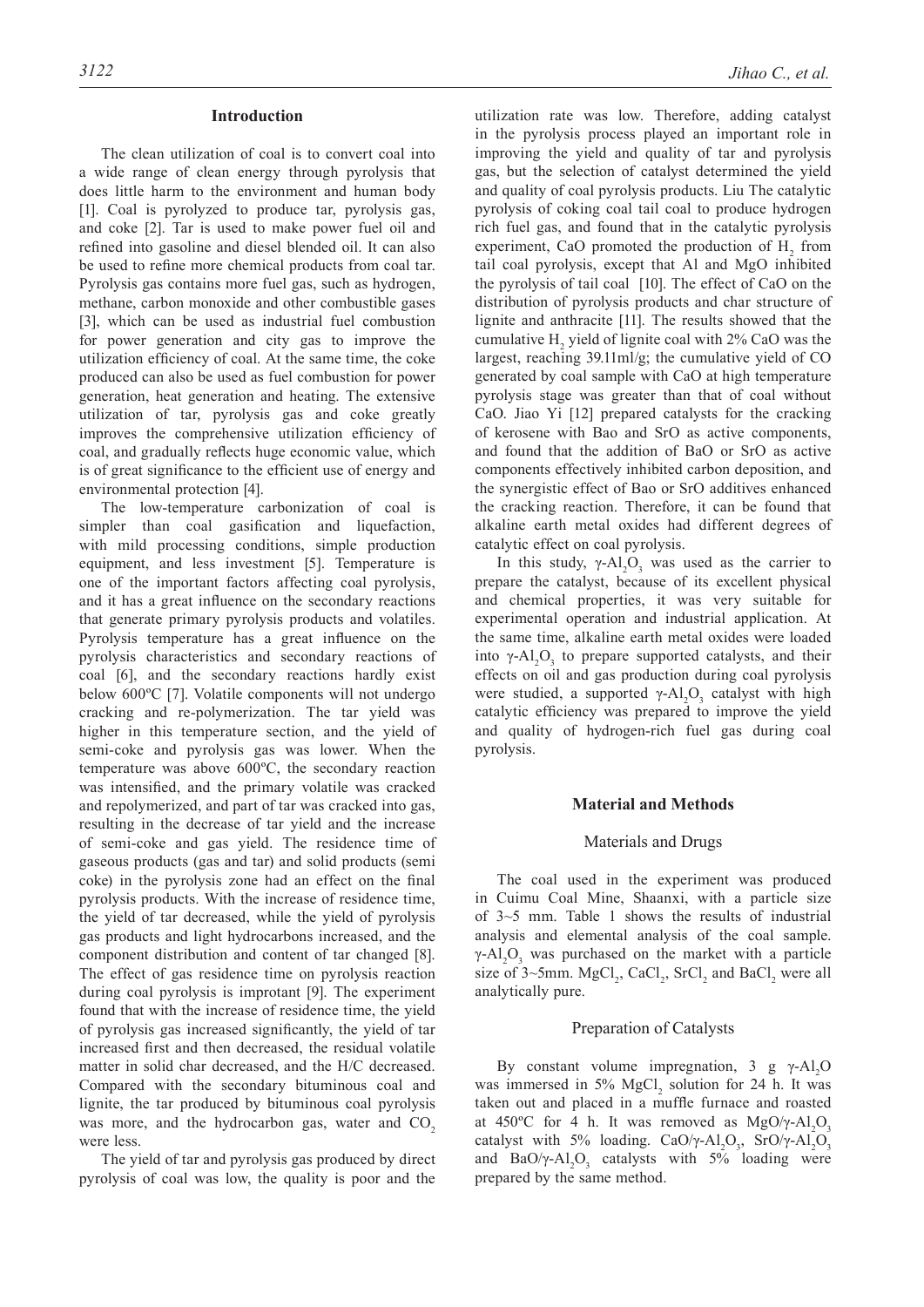

Fig. 1. Reaction device diagram.

#### Activity Evaluation of Catalyst

In the experiment, in the coal pyrolysis cracking catalytic system, 15 g coal sample and 3 g catalyst were mixed and placed at furnace was vacant. First, the coal undergoes a catalytic pyrolysis reaction, and the resulting pyrolysis product entered the tar collector. The liquid phase components of the catalytic pyrolysis were collected, and the gas phase components were dried. The gas was collected and detected by the gas collector. The dried gas entered the flowmeter to count the volume, and then it was collected and detected. At the end of the experiment, the tar attached in the reaction tube and condensation tube was washed with acetone, and all acetone solutions containing tar were collected together. The water in tar was collected by anhydrous sodium sulfate, and then the acetone was removed by rotary evaporation, and the tar was collected and weighed. The gas components were detected by gas chromatography, and the changes of gas and tar components were analyzed. In this paper, the effect of catalyst was evaluated by the change of pyrolysis products of bituminous coal.

#### Detection of Pyrolysis Products of Coal Tar

The gas produced by catalytic cracking of tar was collected by gas collecting bag and analyzed by GC-2014c gas chromatography. The working conditions of gas chromatography were shown in Table 2 below.

#### Characterization

Thermogravimetric analysis of the raw coal: the raw coal was a Swiss Mettler-Toledo TGA/SDTA851e thermogravimetric analyzer. During the experiment, the carrier gas was selected from high purity  $N_2$ , the gas flow rate was 60 mL/min, the temperature range was 24ºC~500ºC, and the heating rate was 15ºC/min.

Specific surface area (BET): The JW-BK122W type surface and pore size analyzer is used to measure the specific surface area of different types of the catalysts.

X-ray analysis (XRD, Beijing General Analysis Instrument Co., Ltd.): XD-3 type ray diffractometer; the test parameters: the voltage is 36 KV, the current is 20 mA, the target is Cu, K alpha rays,  $2\theta/\theta$  is  $5^{\circ}$  to  $80^{\circ}$ , and scanning speed is  $4^{\circ}$ /min.

Table 1. Industrial analysis and elemental analysis of coal samples (%).

| Industrial analysis/% |      |       | Elemental analysis/% |       |       |       |      |      |
|-----------------------|------|-------|----------------------|-------|-------|-------|------|------|
| Mad                   | Aad  | Vad   | FCad                 |       | .,    |       |      |      |
| 4.99                  | 1.87 | 32.79 | 50.35                | 62.22 | 3.720 | 12.28 | 0.89 | 1.18 |

|  |  | Table 2. Operating conditions of GC, |  |
|--|--|--------------------------------------|--|
|--|--|--------------------------------------|--|

| Detector                               | TCD                                                                         | <b>FID</b>                |  |
|----------------------------------------|-----------------------------------------------------------------------------|---------------------------|--|
| Column type                            | Packed column                                                               | Packed column             |  |
| Gasification chamber temperature (°C)  | 360                                                                         | 360                       |  |
| Column box temperature $({}^{\circ}C)$ | 80                                                                          | 80                        |  |
| Detector temperature $({}^{\circ}C)$   | 100                                                                         | 150                       |  |
| Determination of gases                 | $CO_{2}$ , H <sub>2</sub> , N <sub>2</sub> , CO <sub>2</sub> O <sub>2</sub> | $CH_4C_2H_6C_3H_8C_4-C_8$ |  |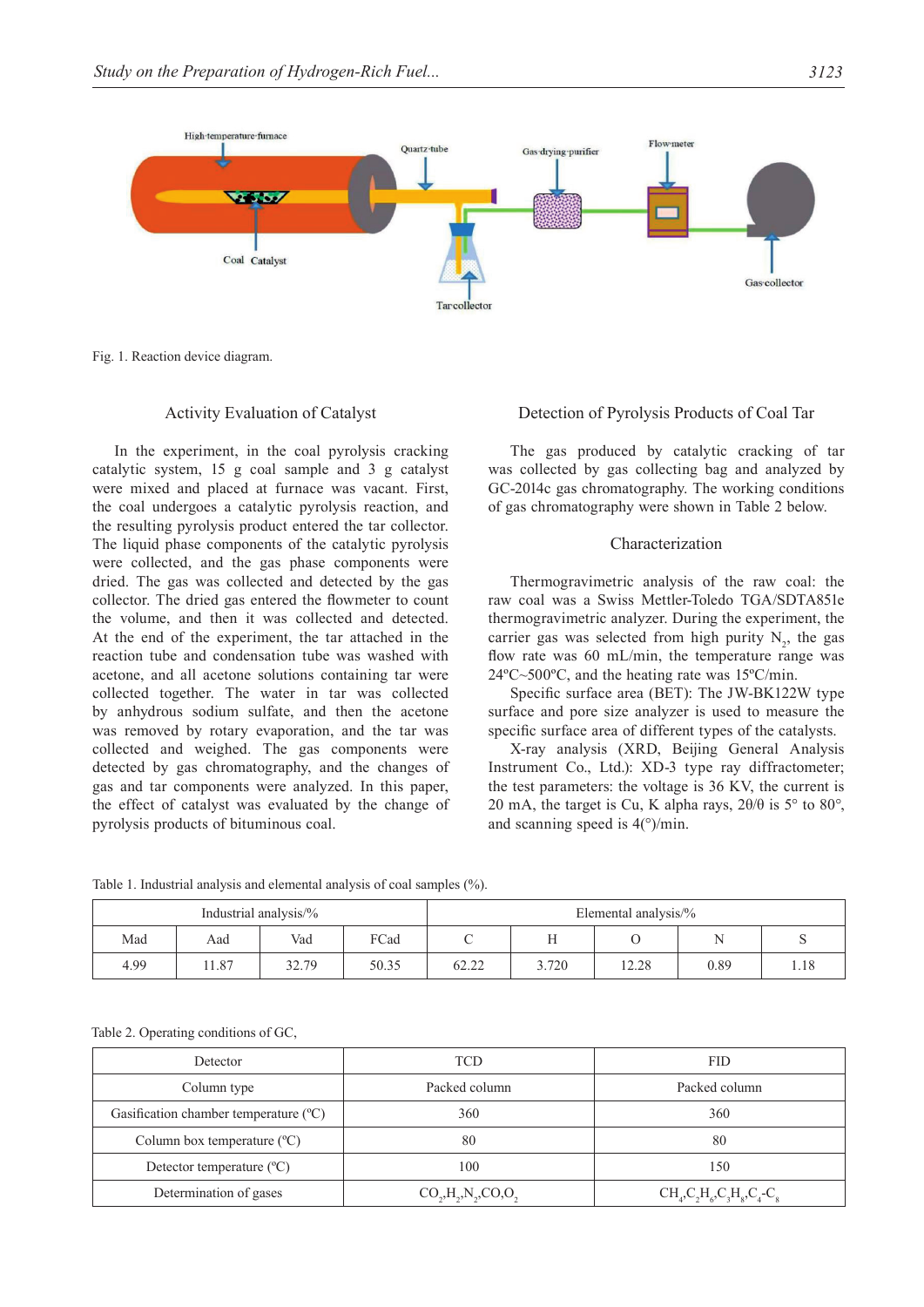Inductively coupled plasma mass spectrometer (ICP-MS): iCAP Q type, (Thermo Fisher Scientific, USA), working conditions, RF generator power: 1400 kw, cooling gas flow rate: 13.0 L/min, auxiliary gas flow rate: 0.72 L/min, scanning mode: peak jump, atomizer flow rate: 0.90 L/min, sampling time: 20s, sampling pump speed: 70 rpm, sampling depth: 150 mm, sampling cone: 1.1 mm, intercepting cone: 0.9 mm, double charge production Rate: IBa++/Ba<3%, oxide yield, ICeO+/Ce<3%, mainly used to determine the content of catalysts.

#### **Results and Discussion**

## Effect of Final Pyrolysis Temperature on Coal Pyrolysis Products

Fig. 2 showed the changes of gas products and tar when 15 g coal was put into the pyrolysis furnace at the final temperature of 450ºC, 500ºC, 550ºC and 600ºC. With the increase of pyrolysis temperature, the quality of gas products and tar was also increasing. The pyrolysis of coal can be roughly divided into three stages [13]. The first stage was drying and degassing from room temperature to 350ºC, mainly physical changed. The second stage was from 350ºC to 550ºC, mainly depolymerization and decomposition, and a large amount of volatile gas and tar were generated, which was also the process of coal coking. The third stage was from 550ºC to 1000ºC, and the secondary degassing was mainly polycondensation, which produced less tar. The volatile components were mainly hydrocarbon gas, hydrogen and carbon oxides. This experiment was mainly to study the second stage of coal pyrolysis. When the temperature was 450ºC, the tar was 0.19 g and the gas yield was 0.60 g. When the final temperature was 600ºC, the tar was 0.32g, and the gas



Fig. 2. Effect of final pyrolysis temperature on pyrolysis gas and tar.

production was 1.44g. The tar and gas production were increased by 68.4% and 140% respectively compared with that at 450ºC. Because 600ºC was in the third stage of coal pyrolysis, the amount of gas produced by polycondensation increased obviously, which means that the amount of tar at this stage was the maximum, and which was the best temperature to study coal tar pyrolysis.

Fig. 3 showed the change of gas composition at different final temperature during coal pyrolysis. The main components of pyrolytic gas were  $CO_2$ ,  $CO$ ,  $H_2$ , CH<sub>4</sub>, C<sub>2</sub>, C<sub>3</sub> and C<sub>4</sub> $\sim$ C<sub>8</sub>. As the temperature increaseed, the content of each gas component increased first and then decreased. However, the maximum content of each gas component occurs at different temperatures, the highest temperatures of  $CO_2$ ,  $CO$ ,  $H_2$ ,  $CH_4$ ,  $C_2$ ,  $C_3$  and  $C_4$ ~ $C_8$  were 400°C, 500°C, 550°C, 500°C, 450°C, 400°C and 400°C respectively. The content of  $H_2$  and CH<sub>4</sub> in coal pyrolysis gas was higher, the content of  $CO<sub>2</sub>$  and CO was lower, and the content of other gas was lowest. The content of CO,  $H_2$  and CH<sub>4</sub>, as well as the content of  $H_2$  and CH<sub>4</sub> were the main factors to use coal pyrolysis gas as hydrogen-rich fuel gas. The maximum contents of CO,  $H_2$  and CH<sub>4</sub> and the content of  $H_2$  and CH<sub>4</sub> were 71.3% and 61.3% respectively when the final pyrolysis temperature was 550ºC. The temperature range from 400ºC to 550ºC was the second temperature range of coal pyrolysis, in which a large amount of coal pyrolysis gas and oil were produced, and the content of  $CH<sub>4</sub>$  was the largest at each final temperature point. When the temperature reached 600 $^{\circ}$ C, the content of H<sub>2</sub> increased and exceeded the content of  $CH<sub>4</sub>$ . The main reason was that 600ºC was in the third temperature range, and the volatiles was mainly hydrocarbon gases, hydrogen and carbon oxides, so the content of  $H_2$  increased and reached 21.6%.



Fig. 3. Effect of final pyrolysis temperature on gas composition of coal pyrolysis.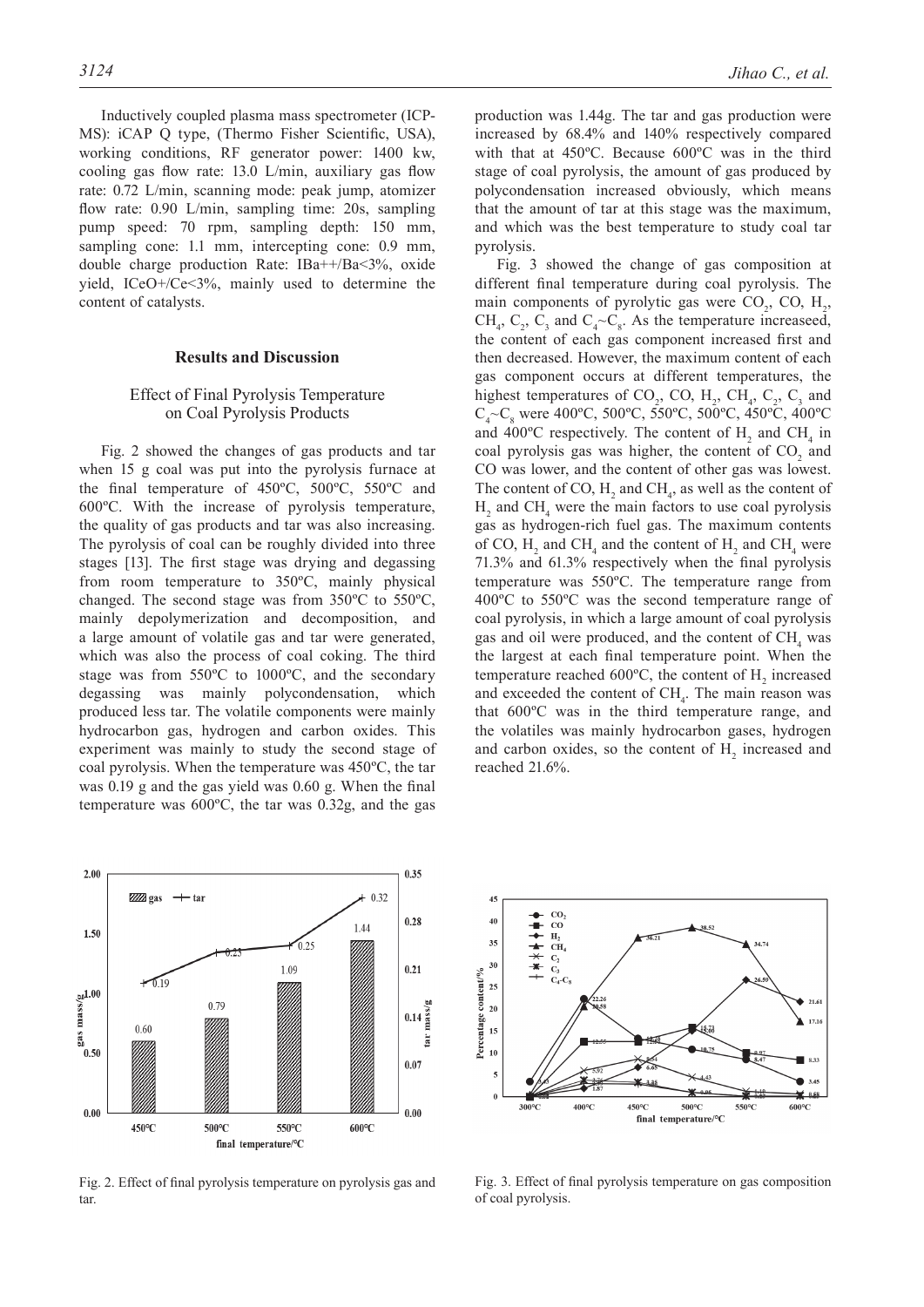## Effect of Constant Temperature Time on Pyrolysis Products

Fig. 4 was the change of gas products and tar at constant temperature for 3 min, 5 min, 10 min and 15min at final pyrolysis temperature 600ºC. As can be seen from Fig. 4, when the final pyrolysis temperature was 600ºC, the gas yield and tar yield increased with the increase of pyrolysis time, but the increase trend was slow. The tar was 0.32 g at 3 min, and the tar was 0.37 g at 15 min. The yield of tar were 15.63% higher at 15 min than that the final pyrolysis temperature 600ºC. However, the output of pyrolysis gas had been increasing. Because the final temperature of pyrolysis was 600ºC in the third stage of coal pyrolysis, the secondary degassing was mainly polycondensation, which produced less tar, and the volatiles were mainly hydrocarbons. As a result, the gas production had been increasing, and the oil product had increased less. Compared with the final temperature 600ºC, the gas production increased by 17.4%. Therefore, it can be proved that the final temperature was 600ºC and the oil in coal was basically pyrolyzed, and the gas production was increased due to polycondensation reaction.



Fig. 4. Effect of constant temperature time on pyrolysis gas and tar.



Fig. 5. Effect of constant temperature pyrolysis time on gas composition of coal pyrolysis.

Fig. 5 showed the effect of different constant temperature pyrolysis time on coal pyrolysis gas composition at a final temperature of 600ºC. The detected components of pyrolysis gas were  $CO<sub>2</sub>$ , CO,  $H_2$ , CH<sub>4</sub>, C<sub>2</sub>, C<sub>3</sub> and C<sub>4</sub> $\sim$ C<sub>8</sub>. It can be seen from Fig. 5 that under constant temperature pyrolysis at a final temperature of 600ºC, coal pyrolysis gas had the highest  $H_2$  content, followed by  $CH_4$  and CO content, and other gases have the lowest ratio. With the increase of the constant temperature time, the  $H<sub>2</sub>$ content first increased and then decreased, but the H<sub>2</sub> content was higher than the  $H_2$  content at 0 min under different constant temperature pyrolysis time, and the  $H<sub>2</sub>$  content was the highest at 3 min of constant temperature pyrolysis, which was 41.6%. From the Fig. 4, it can be calculated that the total content of  $H<sub>2</sub>$ and  $CH<sub>4</sub>$  was 56.6% at the highest temperature for 3 min of isothermal pyrolysis; the total content of  $CO, H$ , and  $CH<sub>4</sub>$  was 71.4% for 5 min of isothermal pyrolysis. At this time, the pyrolysis gas contained higher fuel gas, so it can be used as the time point for the pyrolysis of industrial coal to prepare and collect fuel gas. It can also be seen from Fig. 5 that at the final temperature 600 $^{\circ}$ C, the H<sub>2</sub> content produced by constant temperature pyrolysis was significantly higher than the  $H_2$  content produced at different final temperatures, which proved that the temperature of 600ºC was the third in coal pyrolysis. The production of hydrogen in the volatiles of the stage degassing was high. When coal was pyrolyzed at 600ºC, it was in the secondary degassing stage of coal. At this stage, the main reaction was condensation polymerization. On the one hand, the amount of gas was released, on the other hand, the semi-coke itself increased in density and volume was contracted. The large amount of hydrogen released at this temperature is due to the relatively simple condensation of the aromatic part.

## Effect of Alkali Metal Oxidation Supported Catalyst on Coal Pyrolysis Products

Fig. 6 showed the changes of gas products and tar under the conditions of final pyrolysis temperature 600ºC and constant temperature of 5 min after mixing 15 g coal sample and 3g different alkaline earth metal oxide supported  $γ$ -Al<sub>2</sub>O<sub>3</sub> catalyst into pyrolysis furnace. The alkaline earth metal oxides selected MgO, CaO, SrO and BaO as the active components of the catalyst, which can catalyze the pyrolysis of coal and increase the pyrolysis products. At the same time, it also played a catalytic role in the pyrolysis products of coal to increase gas production and oil and gas quality. It can be seen from Fig. 4 that the final pyrolysis temperature 600ºC and the pyrolysis time 5 min, the gas quality and tar quality were 1.58 g and 0.33 g, respectively. In Fig. 6, it can be seen that the pyrolysis products of coal with catalyst have obvious changed, and the tar yield with  $\gamma$ -Al<sub>2</sub>O<sub>3</sub> and SrO/ $\gamma$ -Al<sub>2</sub>O<sub>3</sub> increased by 27.27% and 18.18% respectively compared with the tar yield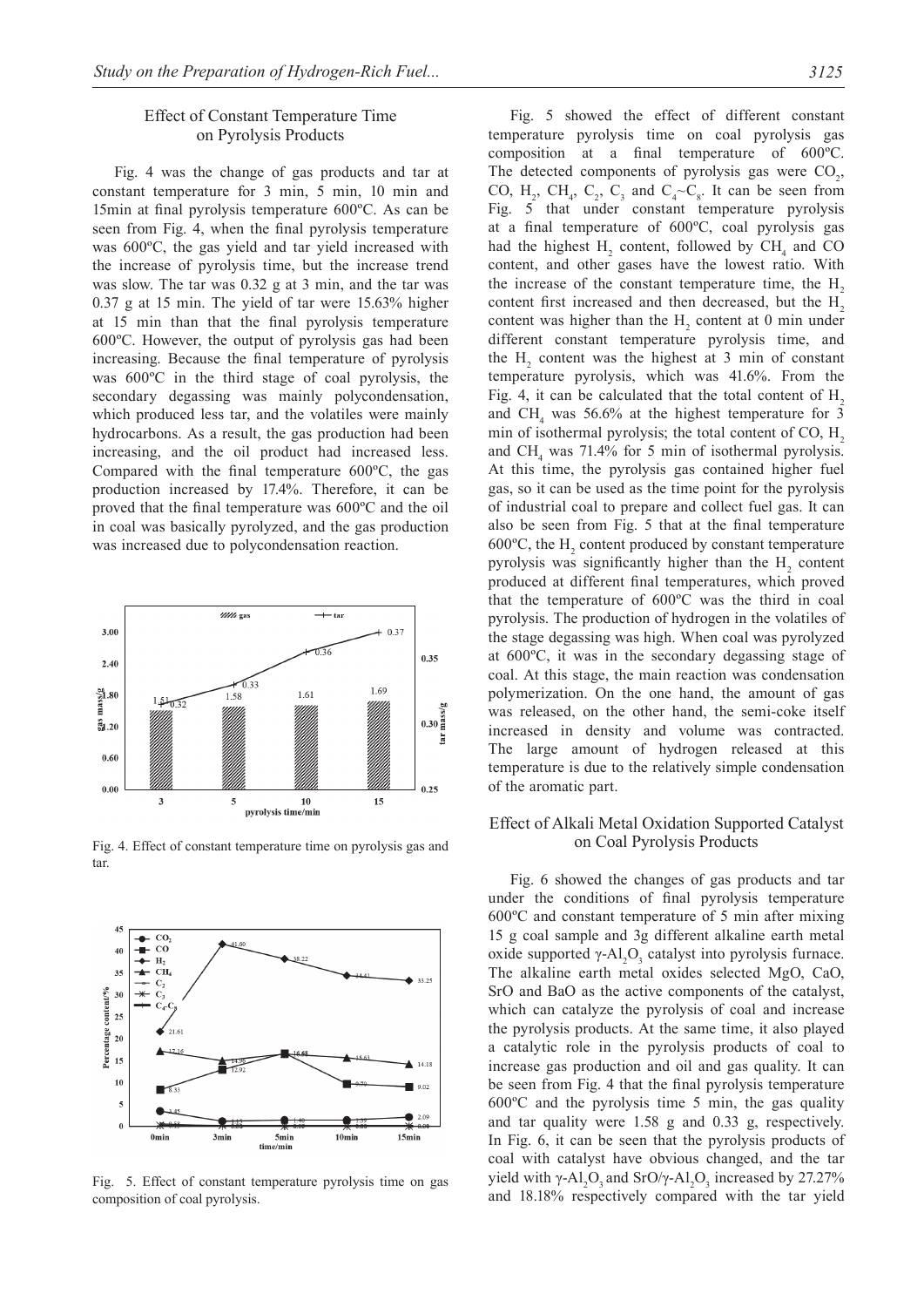

Fig. 6. Effect of alkaline earth metal oxide supported  $γ$ - $Al_2O_3$ catalyst on gas and tar.

at  $600^{\circ}$ C and 5 min. BaO/ $\gamma$ -Al<sub>2</sub>O<sub>3</sub> was added, and the gas output was increased by 24% than that of 600ºC and 5 min. Therefore, it can be concluded that  $\gamma$ -Al<sub>2</sub>O<sub>3</sub> and  $SrO/\gamma$ -Al<sub>2</sub>O<sub>3</sub> had obvious effect on the increase of tar output and  $BaO/\gamma-Al_2O_3$  had obvious effect on the gas quality of coal pyrolysis.  $\gamma$ -Al<sub>2</sub>O<sub>3</sub> was loaded with 5% alkaline earth metal oxide. 5% of the alkaline earth metal oxides are converted by amount of substance. It was found that the amount of MgO and CaO supported on the catalysts was large, and the pore channel of the catalysts was blocked by Mgo and CaO, which reduced the catalytic effect of the catalysts. This was also proved by the characterization of specific

surface area. So the value of MgO/ $\gamma$ -Al<sub>2</sub>O<sub>3</sub> and CaO/ $\gamma$ - $Al<sub>2</sub>O$  was lower.

Fig. 7 was that a pyrolysis of 15 g coal mixed uniformly with 3g alkaline earth metal oxide supported  $\gamma$ -Al<sub>2</sub>O<sub>3</sub> catalysts in a pyrolysis furnace, Fig. 7(a-e) represent the addition of  $\gamma$ -Al<sub>2</sub>O<sub>3</sub>, MgO/ $\gamma$ -Al<sub>2</sub>O<sub>3</sub>, CaO/γ-Al<sub>2</sub>O<sub>3</sub> , SrO/γ-Al<sub>2</sub>O<sub>3</sub> and  $BaO/\gamma-Al_2O_3$ , respectively, the change of gas composition at 450ºC, 500ºC, 550ºC, 600ºC and constant temperature 5 min. It can be seen in Fig. 7 that the change trend of the gas with the pyrolysis temperature was basically the same after adding different catalysts, and the  $\text{CH}_4$  content reached the maximum when the pyrolysis temperature reached 550ºC. When the pyrolysis temperature reached 600ºC and the final temperature was constant temperature 5 min, the  $H_2$  content was the maximum. The content of CH<sub>4</sub> produced by  $\gamma$ -Al<sub>2</sub>O<sub>3</sub> during coal pyrolysis and cracking was the highest, its value was 38.4%, and the temperature at this time was 550°C. The BaO/γ-Al<sub>2</sub>O<sub>3</sub> catalyst made the total content of CO,  $H_2$  and CH<sub>4</sub> the highest, its value was 86.5%, and the total content of  $H_2$  and CH<sub>4</sub> were the highest, its value was 67.7%. At this time, the pyrolysis condition was constant temperature 5 min. At the same time, the BaO/ $\gamma$ -Al<sub>2</sub>O<sub>3</sub> catalyst made the total content of CO,  $H_2$  and CH<sub>4</sub> higher than 70% after pyrolysis 550ºC. The catalyst prepared in this study was better than other catalysts for pyrolysis of coal [14-15], and the yields of  $H_2$  and  $CH<sub>4</sub>$  are both higher. According to the above analysis, the  $BaO/\gamma$ - $Al_2O_3$  catalyst had a better effect on



Fig. 7. effect of γ-Al<sub>2</sub>O<sub>3</sub> supported on alkaline earth metal oxide catalyst on gas components from coal pyrolysis: a) γ-Al<sub>2</sub>O<sub>3</sub>, b) MgO/γ-Al<sub>2</sub>O<sub>3</sub> catalyst, c) CaO/γ-Al<sub>2</sub>O<sub>3</sub> catalyst, d) SrO/γ-Al<sub>2</sub>O<sub>3</sub> catalyst, e) BaO/γ-Al<sub>2</sub>O<sub>3</sub> catalyst.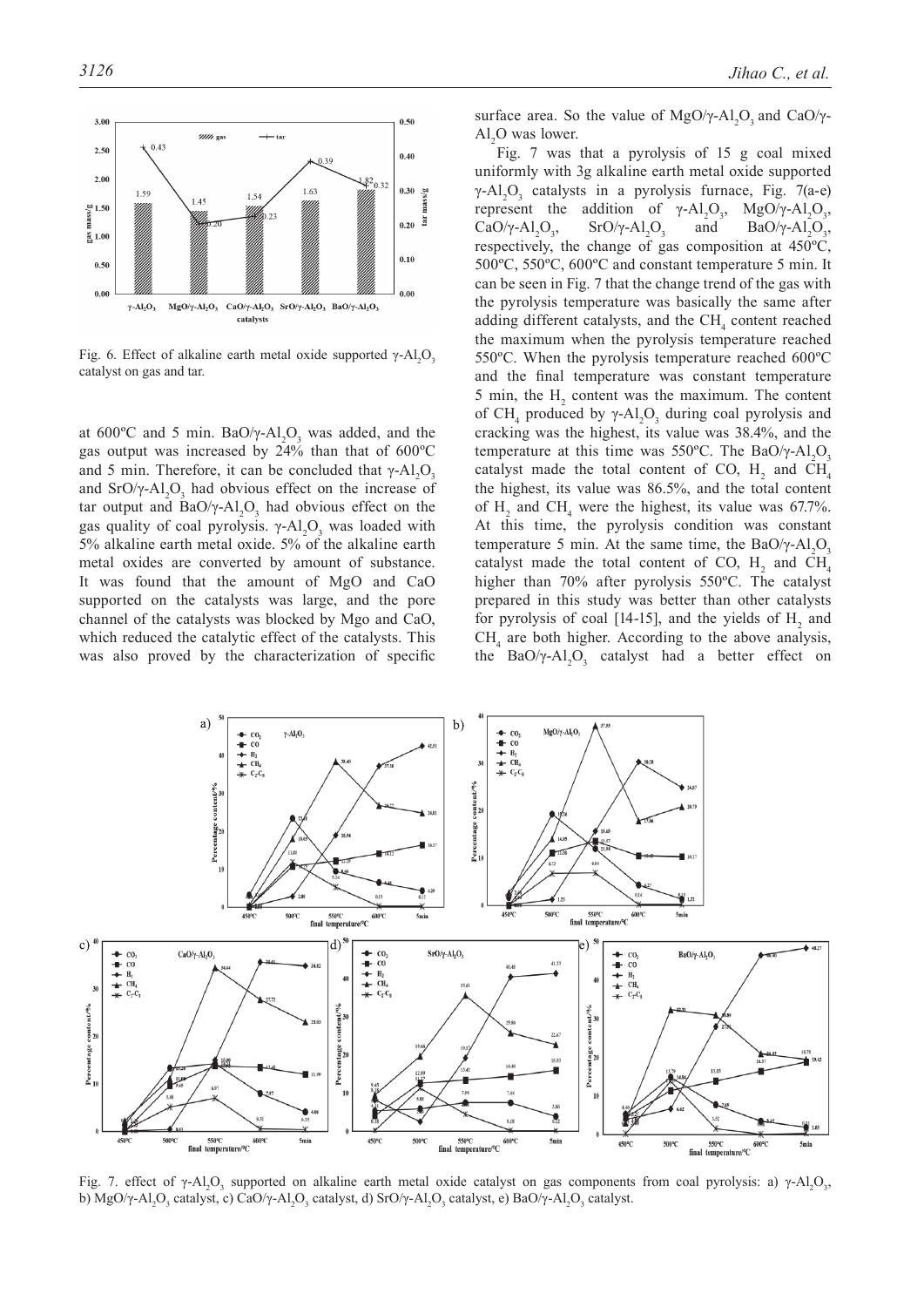|                                              | Specific surface area $(m^2/g)$ | Pore volume $\text{cm}^3\text{/g}$ ) | Void diameter (nm) |
|----------------------------------------------|---------------------------------|--------------------------------------|--------------------|
| $\gamma$ -Al <sub>2</sub> O <sub>3</sub>     | 271.6418                        | 0.450463                             | 6.6332             |
| $MgO/\gamma$ -Al <sub>2</sub> O <sub>3</sub> | 183.2134                        | 0.315235                             | 4.1246             |
| $CaO/\gamma$ -Al <sub>2</sub> O <sub>3</sub> | 201.2462                        | 0.362059                             | 4.6236             |
| $SrO/\gamma$ -Al <sub>2</sub> O <sub>3</sub> | 215.2523                        | 0.413412                             | 5.8013             |
| $BaO/\gamma$ -Al <sub>2</sub> O <sub>3</sub> | 266.5736                        | 0.432305                             | 6.2507             |

Table 3. Specific surface area and pore size of the catalyst.

the catalytic cracking of coal pyrolysis to produce hydrogen-rich fuel gas.

#### **Characterization**

## Specific Surface Area of Catalysts

Table 3 showed the characterization results of specific surface area and pore size of different catalysts. In the process of coal pyrolysis, oil vapor molecules entered the catalyst and contacted with the active sites to produce small molecular substances. The specific surface area and pore size of the catalyst played a very important role in the catalytic cracking of oil vapor molecules. It can be seen from Table 3 that the specific surface area of  $\gamma$ -Al<sub>2</sub>O<sub>3</sub> was 271.6418 m<sup>2</sup>/g. After loading, the specific surface areas of MgO/ $\gamma$ -Al<sub>2</sub>O<sub>3</sub>, CaO/ $\gamma$ -Al<sub>2</sub>O<sub>3</sub>, SrO/ $\gamma$ -Al<sub>2</sub>O<sub>3</sub> and BaO/ $\gamma$ -Al<sub>2</sub>O<sub>3</sub> decreased. The reason was that the specific surface area of  $MgO/\gamma$ -Al<sub>2</sub>O<sub>3</sub> , CaO/γ-Al<sub>2</sub>O<sub>3</sub> ,  $SrO/\gamma-Al_2O_3$ and

BaO/γ-Al<sub>2</sub>O<sub>3</sub> after loading was reduced, which was due to the formation of oxides after calcination of the supported catalyst, resulting in smaller specific surface area of the support [16]. However, both  $\gamma$ -Al<sub>2</sub>O<sub>3</sub> and Bao/ $\gamma$ -Al<sub>2</sub>O<sub>3</sub> had better catalytic cracking effect on coal pyrolysis because of their larger specific surface area, which can better adsorb oil and gas molecules and contact them with active sites and take place catalytic cracking reaction.

## X-ray Diffraction of Catalysts

Fig. 8 shows the XRD  $O_{3}$  $MgO/\gamma$ -Al<sub>2</sub>O<sub>3</sub> , CaO/γ-Al<sub>2</sub>O<sub>3</sub> ,  $SrO/\gamma-A1_2O_3$  and BaO/ $\gamma$ -Al<sub>2</sub>O<sub>3</sub>. It can be seen from Fig. 8 that the corresponding alkaline earth metal oxides were formed on the catalyst after calcination of  $\gamma$ -Al<sub>2</sub>O<sub>3</sub> impregnated with alkali metal salt in muffle furnace. In Fig. 8a), 2θ angles of 32.78, 36.54, 37.51, 43.17, 45.79, 66.76 and 67.31 were the characteristic peaks of γ-Al<sub>2</sub>O<sub>3</sub> [17]. In Fig. 8b), the 2θ angles of 29.26, 38.44, 44.37, 64.53,



Fig. 8. XRD of alkaline earth metal oxide supported γ-Al<sub>2</sub>O<sub>3</sub> catalyst: a) γ-Al<sub>2</sub>O<sub>3</sub>, b) MgO/γ-Al<sub>2</sub>O<sub>3</sub> catalyst, c) CaO/γ-Al<sub>2</sub>O<sub>3</sub> catalyst, d) SrO/γ-Al<sub>2</sub>O<sub>3</sub> catalyst, e) BaO/γ-Al<sub>2</sub>O<sub>3</sub> catalyst.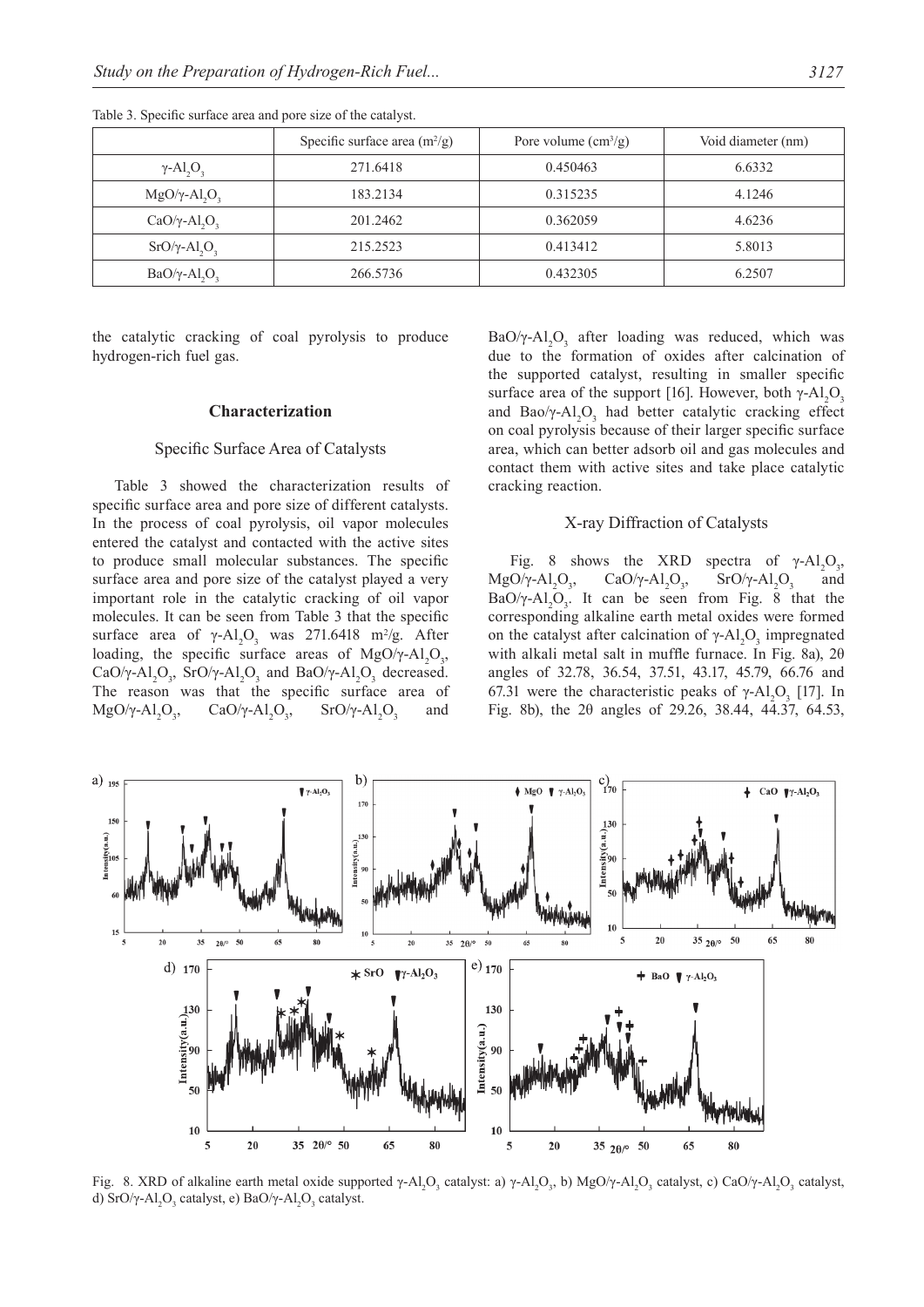| Catalysts           | $MgO/\gamma$ -Al <sub>2</sub> O <sub>3</sub> | $CaO/\gamma$ -Al <sub>2</sub> O <sub>3</sub> | $SrO/\gamma$ -Al <sub>2</sub> O <sub>3</sub> | $BaO/\gamma$ -Al <sub>2</sub> O <sub>3</sub> |
|---------------------|----------------------------------------------|----------------------------------------------|----------------------------------------------|----------------------------------------------|
| Element             | Mg                                           | Ċа                                           | Sr                                           | Ba                                           |
| Theoretical content | 9.00                                         | 10.71                                        | 12.69                                        | 13.43                                        |
| Assay content       | 8.91                                         | 10.23                                        | 12.54                                        | 13.37                                        |

Table 4. Alkaline earth metal content of supported  $\gamma$ -Al<sub>2</sub>O<sub>3</sub> catalysts (%).

73.33 and 82.01 were characteristic peaks of MgO [18]. In Fig. 8c), the 2θ angles of 26.75, 29.76, 37.36 and 53.86 were the characteristic peaks of CaO [19]. In Fig. 8d), the 2θ angles of 30.00, 34.73, 36.52, 49.93 and 59.34 were the characteristic peaks of SrO [20]. In Fig. 8e), 2 the 2θ angles of 27.88, 28.68, 31.91, 41.17, 46.53 and 48.02 are the characteristic peaks of BaO [21]. The diffraction peaks of these catalysts were strong, popular and sharp, and the oxides formed had good dispersion, which increased the catalytic activity of the catalysts. The results showed that the specific surface area of BaO/γ-Al<sub>2</sub>O<sub>3</sub>, was smaller than that of γ-Al<sub>2</sub>O<sub>3</sub>, but the activity of  $BaO/\gamma$ -Al<sub>2</sub>O<sub>3</sub> catalyst was improved, and the effect of  $BaO/\gamma$ -Al<sub>2</sub>O<sub>3</sub> on coal pyrolysis was the best.

## Determination of Alkaline Earth Metal Elements in Catalysts by Inductively Coupled Plasma Mass Spectrometer

Table 4 showed the determination of Alkali metal elements in supported catalysts. As can be seen from the Table 4, the actual and theoretical contents of alkaline earth metal elements determined by ICP-MS were almost the same, and the experimental operation can ensure that more active components can be formed on the support of the catalyst, to ensure the activity of the catalyst.

## **Conclusions**

The maximum tar and gas were 0.32 g and 1.44 g respectively at the final temperature of 600ºC, and the optimum temperature was 600ºC for coal tar pyrolysis, and the maximum content of  $CH<sub>4</sub>$  was between 450ºC and 550ºC, when the temperature reached 600ºC, the content of  $H_2$  in pyrolytic gas was the highest. Under the condition of constant temperature pyrolysis at 600ºC, the content of hydrogen in pyrolysis gas was the highest, and the output of oil was basically unchanged.  $γ$ - $Al_2O_3$  made the highest yield of coal tar and better oil production for coal pyrolysis and catalytic cracking, while SrO/γ-Al<sub>2</sub>O<sub>3</sub> made the highest yield of pyrolysis gas and the highest content of hydrogen-rich combustible gas,  $BaO/\gamma$ -Al<sub>2</sub>O<sub>3</sub> catalyst has a good effect on catalytic pyrolysis of coal to produce hydrogen-rich fuel gas.It was found that the specific surface areas of  $\gamma$ -Al<sub>2</sub>O<sub>3</sub> and BaO/γ-Al<sub>2</sub>O<sub>3</sub> were almost the same, but it was found that  $BaO/\gamma-Al_2O_3$  catalysts contained more active components by XRD characterization, therefore, BaO/γ-Al<sub>2</sub>O<sub>3</sub> has better catalytic cracking effect.

#### **Acknowledgments**

Financial support of this research was provided by Key Laboratory of Coal Resources Exploration and Comprehensive Utilization, Ministry of Land and Resources (Program No.KF2020-10) in P.R. China. The Key Industry Chain Innovation Project, Shaanxi province, China (2018GY-076).

#### **Conflict of Interest**

The authors declare no conflict of interest.

## **Reference**

- 1. GUO H.Y., ZHAO S.F., DONG Z.W., WANG Q., XIA D.P., JIA J.B., YIN X.J., YU H.F. Clean and efficient utilization of coal combined with corn straw by synergistic biodegradation. Renewable Eeergy, **161**, 701, **2020**.
- 2. WU J., DI Z.X., LUO M.S.,WANG Y.T., DING X.X., LI H.J. Current Situation and Research Progress of Coal Pyrolysis Technology. Coal Chemical Industry, **47** (6), 46, **2019**.
- 3. HU D.D., ZENG X., WANG F., HAN Z.N., DING F., YUE J.R., XU G.W. Release behavior and generation kinetics of gas product during rice husk pyrolysis in a micro spouted bed reactor. Fuel, **287**, 1, **2021**.
- 4. SUN H.Y., YANG Q., FAN J.L. Development status and trend analysis of Xinjiang coal and coal chemical industry. Coal Economic Research, **40** (2), 57, **2020**.
- 5. CHEN J.H., LI Y., CHEN X.J., ZHANG L., YANG D.F. Study on calorific value of semi-coke and desulfurization effect during pyrolysis of bituminous coal. Fresenius Environmental Bulletin, **30** (05), 4756, **2021** .
- 6. XU Y., LUO G.Q., ZHANG Q.Z., LI Z.H., ZHANG S.B., CUI W. Cost-effective sulfurized sorbents derived from one-step pyrolysis of wood and scrap tire for elemental mercury removal from flue gas. Fuel, **285**, 1, **2021**.
- 7. KIM H., KIM B., LIM H., SOMG J. Effect of liquid carbon dioxide on coal pyrolysis and gasification behavior at subcritical pressure conditions. Chemical Engineering Science, **231**, 1, **2021**.
- 8. RICHARD A.P., JOHNSON C., FLETCHER T.H. Correlations of the Elemental Compositions of Primary Coal Tar and Char. Energy & Fuels, **33** (10), 9520, **2019**.
- 9. CHEN J.H, LI Y., CHEN X.J, ZHANG L., YANG D.Study on calorific value of semi-coke and desulfurization